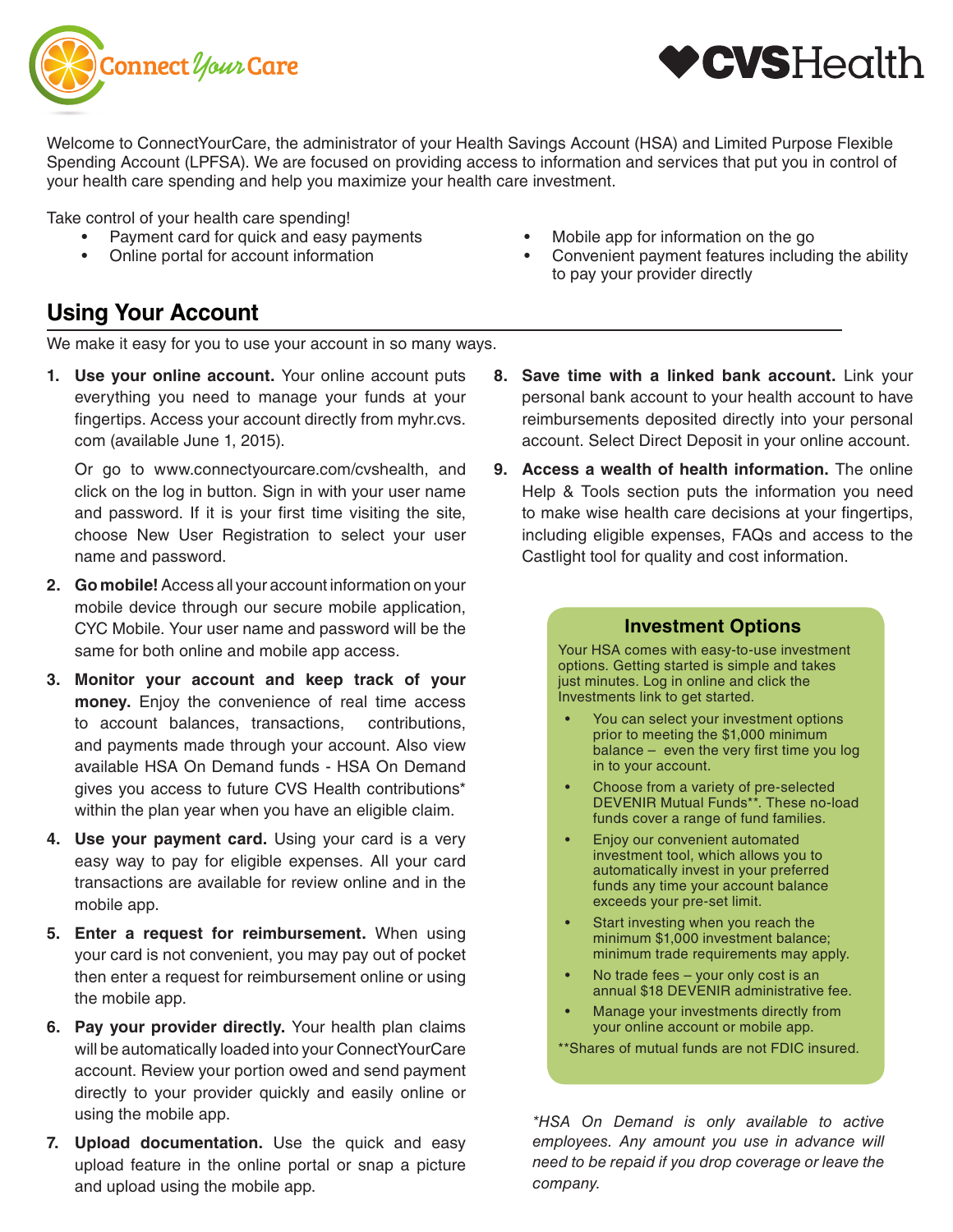



# **Using Your Payment Card**

Just four easy steps!

## **1. Use Your Payment Card**

Use your card to pay for eligible expenses like prescriptions at approved merchants (see sidebar). For medical services like visits to your doctor's office, use the card after the plan has processed your claim and the network discount is applied. Each time you use your card, funds are automatically deducted from your account.

If you have an LPFSA, the card will automatically deduct funds from that account for eligible dental and vision expenses. Eligible preventive brand prescription expenses must be paid for using another form of payment, then entered online or in the mobile app for reimbursement in order to be pulled from the LPFSA.

### **2. Get Your Balance**

By frequently checking your account balance online or using the mobile app, you will have a good idea of the amount of funds available in your account. When you swipe your payment card, the system makes sure that your coverage is active and that you have sufficient funds in your account, including HSA On Demand if applicable, for the full amount. If you do not have sufficient funds to cover the expense, you can swipe the card for the remaining amount in your account and pay the difference with another form of payment.

## **3. Know What's Eligible**

Log into your online account from myhr.cvs.com or www. connectyourcare.com/cvshealth, or use the mobile app to view lists of eligible expenses. Eligible expenses include doctors' visits, prescription drugs and some over-thecounter items. Please note, if you use the card for an expense that is deducted from your LPFSA, and it is later deemed ineligible, you may be asked to reimburse the plan.

## **4. Save Your Receipts**

Although your payment card eliminates the need to file paper claims, it is always a good idea to save your receipts in case we request them to confirm an LPFSA purchase or for tax purposes.

**Questions?** Contact Customer Service at **844-798-3595** 24 hours a day, 7 days a week, including holidays

# **Approved Merchants**

Your card has been programmed to work only at approved merchant locations.

Examples of approved merchants include doctor's offices, pharmacies, hospitals and some retail locations. The card should only be used to pay for eligible health care expenses, and you should always save your receipts.

You will not be able to use your payment card at locations that are not approved merchants.

If your card is not accepted, you can pay by other means, then submit a request for reimbursement through your online account.

Your card includes a preset PIN, which is the last four digits of your card number.

You can always use the card without a PIN by selecting "credit" at the payment terminal.

To select a different PIN, call 888-999-0121.